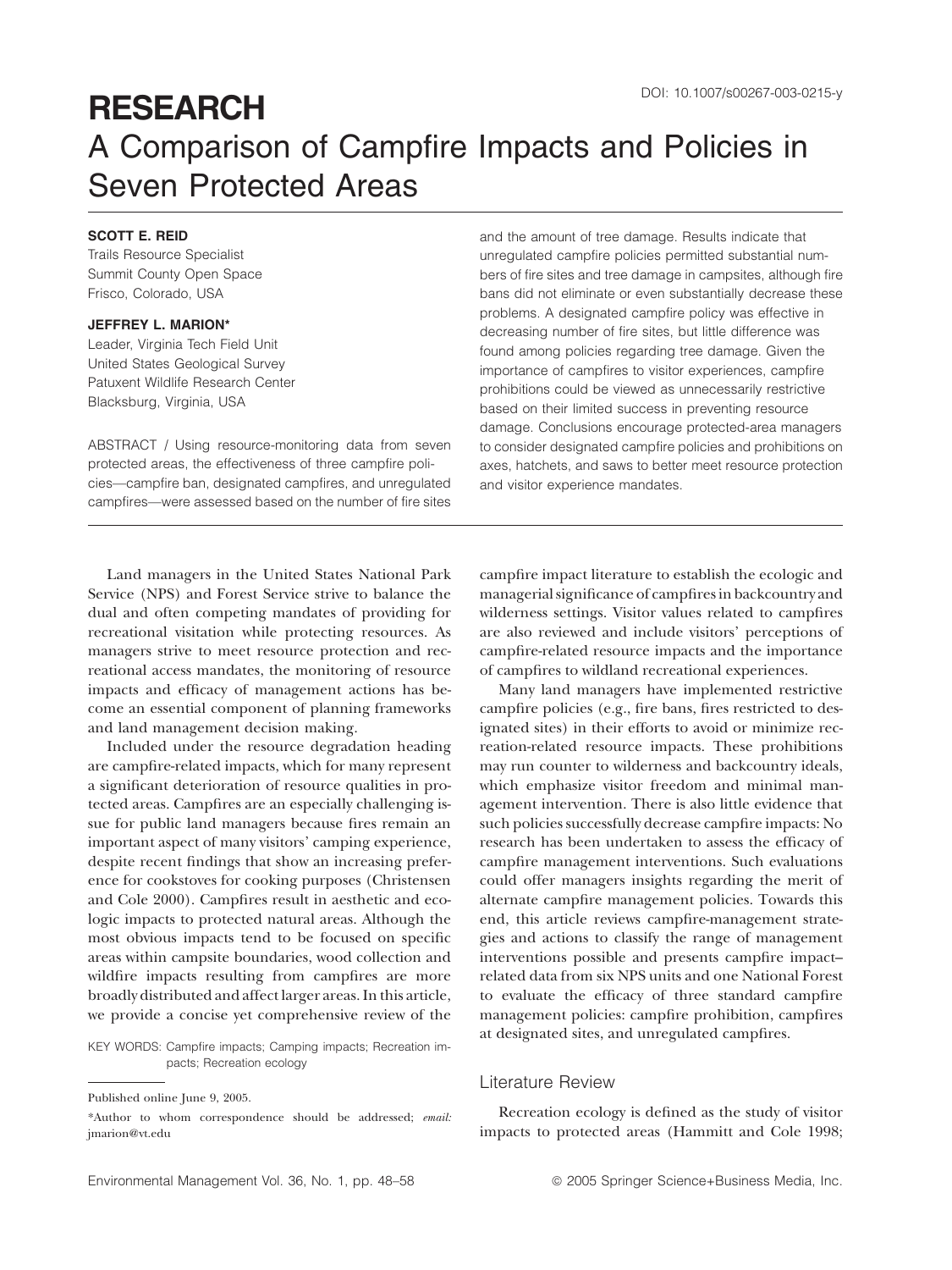Liddle 1997; Marion 1998). Recreation ecology research has shown that wildland recreation inevitably contributes to changes in the biophysical components of protected areas (e.g., soil, vegetation, wildlife, and water). Understanding recreation-related resource degradation—as influenced by use-related, environmental, and management factors—can help managers select more effective impact management strategies and actions.

## Types of Campfire Impacts

Research literature and management experience regarding campfire impacts reveals an extensive list of resource damage attributed to campfires, including: fire site proliferation; overbuilt fire sites and associated seating arrangements; fuel wood depletion; sterilized soils; charred rocks and tree roots; ash and charcoal buildup; semimelted plastic, glass, and metal trash; chemical contamination of soils; unburned food, which attracts wildlife; tree damage and felling; and vegetation trampling associated with firewood collection (Bratton and others 1982; Cole 1995; Christensen and Cole 2000; Cole and Dalle-Molle 1982; Davies 2004; Fenn and others 1976; Hall and Farrell 2001; Hammitt 1980; Kendall 1999; Vachowski 1997).

A fire site is an obvious location where a campfire has burned, typically with a rock or metal fire ring and pile of charcoal with partially burned wood (Marion 1994). Census data from several monitoring efforts have revealed a substantial number of fire sites in many protected areas. For example, recent studies in the backcountry of Shenandoah and Great Smoky Mountains National Parks revealed a total of 216 and 563 fire sites, respectively (Williams and Marion 1995; Marion and Leung 1997). Similar studies in other areas of the United States have also revealed large numbers of fire sites. In a study of three western wilderness areas, Cole and others (1997) found that two basins in the Three Sisters Wilderness area contained a total of 209 fire sites. McEwen and others (1996) surveyed four wilderness areas in the central United States and found a total of 106 fire sites on open campsites. An additional 93 fire sites were located on unused and otherwise recovered campsites, demonstrating the long-term visible effects of fire scars.

Campfires alter soil properties. Fenn and others (1976) measured the effects of campfires on soil regimes and concluded that intense campfires can decrease organic matter content to a depth  $\geq 10$  cm. The researchers also found that campfires result in substantial alterations of soil chemistry. The decreases in organic matter and subsequent chemical changes diminish soil fertility and water- holding capacity and

make the soil prone to erosion and compaction (Fenn and others 1976). Fire sites also attract litter and garbage when visitors attempt to dispose of wastes through burning. The combustion of plastic, paper, and metal garbage can contribute chemical contaminants to fire site ashes. Davies (2004) analyzed gas emissions and ash content from 27 products commonly burned in campfires and found greatly increased levels of a variety of toxic materials including some that pose a threat to human health. Partially burned food items retain odors, thereby promoting attraction behavior among area wildlife.

Although not assessed empirically, land managers also cite broader resource-degradation issues associated with campfires. To accommodate large campfires or bonfires, visitors often build oversized fire rings that char excessive numbers of rocks or burn tree trunks and branches. Tree roots adjacent to fire sites are also burned and can ignite and start wildfires. Charcoal buildup of ash and partially burned wood from campfires are an aesthetic concern for managers and visitors alike (Lee 1975) and can prompt the creation of other fire sites or the displacement of visitors to alternate campsites. Makeshift furniture that accompanies campfires also concern managers, especially those who manage wilderness areas where human-constructed facilities are prohibited. Soil compaction and exposure of bare soil from intensive visitor traffic around campfires is also an issue, particularly when fire sites migrate to multiple locations.

Firewood collection also degrades natural resources over a larger area for impacts such as vegetation trampling, tree damage, and felling of trees. Tree damage—including broken or cut limbs, hatchet wounds, and girdling—is an aesthetic impact associated with campfires, but such wounds make trees more susceptible to insect and fungal attacks that can lead to tree mortality (Figure 1) (Cole and Dalle-Molle 1982). Felled trees related to wood-gathering efforts may decrease habitats for cavity-nesting birds while also affecting the aesthetic qualities of an area (Cole and Dalle-Molle 1982).

Campsite-monitoring surveys have consistently shown significant levels of tree damage and felling associated with campfire use. In censuses of campsites in Great Smoky Mountains, Shenandoah, and Isle Royale National Parks, researchers found the total number of damaged trees associated with campfires to be 1,128, 190, and 281, respectively (Marion and Leung 1997; Williams and Marion 1995; Farrell and Marion 1998). In the same studies, the total numbers of tree stumps were 724, 159, and 389, respectively. In off-site areas at Great Smoky Mountains National Park, sur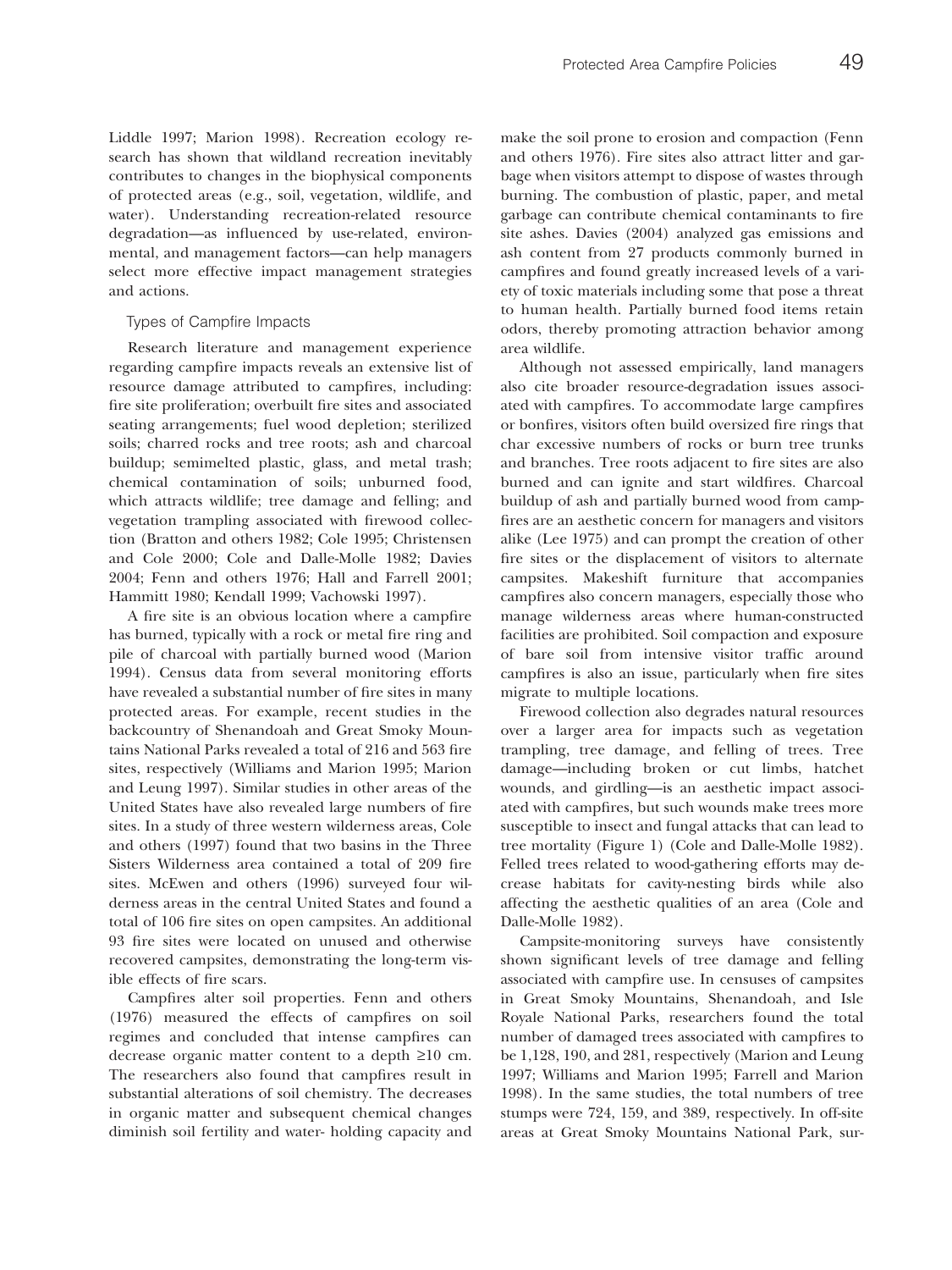veyors found an additional 1,249 damaged trees and 2,642 stumps. In a survey of four wilderness areas in the south-central United States, McEwen and others (1996) found a total of 268 damaged or felled trees. A similar survey in the Mount Jefferson Wilderness area in the northwestern United States revealed 1056 damaged trees and 745 felled trees (Cole and others 1997), suggesting that campfire-related tree damage is pervasive in many protected areas.

Studies examining the effects of firewood collection on forest nutrient cycling have yielded mixed results. The majority of forest nutrients are contained in the soil and in tree leaves, needles, and twigs, suggesting that the gathering of medium-sized firewood (between 2.5 and 10 cm in diameter) has a limited effect on forest nutrient cycling (Bratton and others 1982; Weetman and Webber 1972). Bratton and others (1982) investigated the effects of trampling and firewood gathering in Great Smoky Mountains National Park and concluded that the collection of downed wood likely affects nutrient cycling during a 50- to 70-year time frame but has negligible effects in the short term. A significant decrease in smaller dead tree stems was offset by no overall change in the total basal area of trees. The researchers therefore concluded that visitors were removing smaller standing dead trees for campfires, but larger trees were being left (Bratton and others 1982). The researchers also concluded that a long-term increase in tree mortality would result from an increase in the number of damaged trees. Other studies have also shown that tree damage is cumulative with time, suggesting that older campsites tend to have higher levels of tree damage (Marion and Merriam 1985). Hall and Farrell (2001) assessed the extent of woody material depletion in the Cascade Mountains of Oregon and found a significant decrease in woody materials adjacent to campsites when compared with controls, but they only speculated about the potential ecologic effects of such decreases.

Monitoring studies often use the number of informal trails as an indicator of the extent of adjacent offsite vegetation trampling. Managers consider larger densities of such trails to be closely associated with firewood-gathering activities. McEwen and others (1996) found a total of 167 informal trails associated with campsites, although studies in Great Smoky Mountains and New River Gorge have shown totals of 1087 and 221 informal trails, respectively (Marion and Leung 1997, 1998). Although informal trails associated with campsites may be used for firewood gathering, they are also used to access the site, water, other sites, restroom areas, and scenic features. Therefore, it is



Figure 1. Severe tree damage, such as to this Paper Birch, is aesthetically displeasing to visitors and can kill the tree.

difficult to attribute informal trail development solely to firewood gathering.

## Visitor Values Related to Campfires

Campfires have a long tradition in recreational camping. Although many land managers consider fire sites a degradation of resource conditions, studies have shown that visitors consider a single fire ring to be a desirable campsite amenity (Lucas 1980; Shelby and others 1988; White and others 2001). Lucas (1980) found that visitors used stoves for cooking and fires as the center of conversation and sociability. Surveys of visitors to five wilderness areas revealed that although visitors prefer cookstoves for cooking, 50% to 65% of them built at least one campfire during their trip (Christensen and Cole 2000). This study also found that between 41% and 60% of visitors in areas that allowed campfires had a fire for enjoyment purposes only. A study of Appalachian Trail users found that 72% of visitors surveyed opposed or strongly opposed campfire prohibitions (Manning and others 2000). A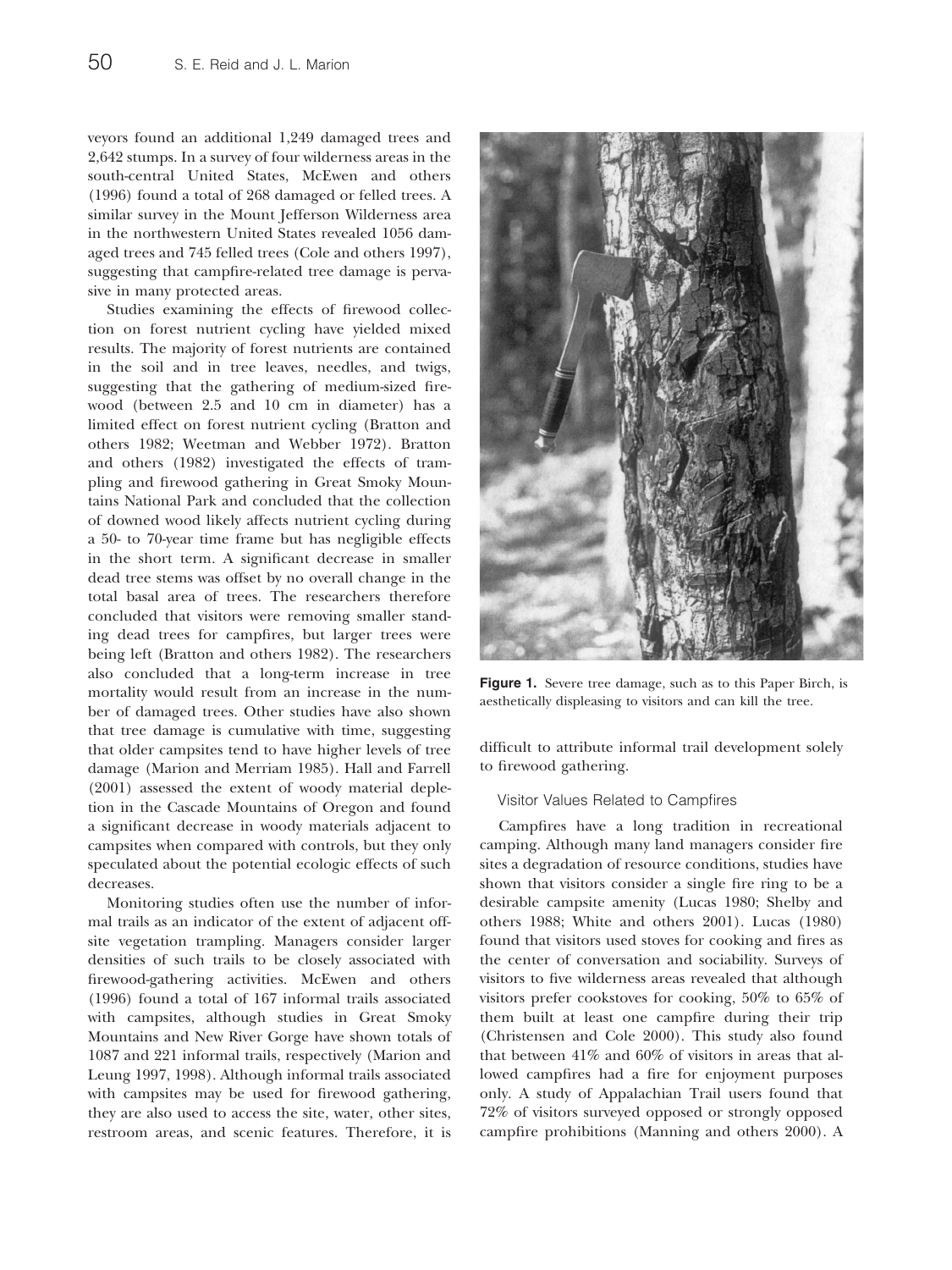survey of visitors to a popular Appalachian Trail camping area in Maryland found that 76% of campers rated having a campfire as a moderately or very important element of their camping experience (Daniels 2004). These findings suggest that campfires hold high value for visitors, even when they are not used for cooking purposes.

Several studies have assessed visitors' perceptions of campfire impacts. Shelby and others (1988) concluded that impact standards (e.g., fire ring size and number) are different for various experiences and locations. For example, hunters and stock users were more accepting of substantial campfire impacts, whereas land managers and conservation group members showed acceptance of only minimal levels of campfirerelated impacts (Shelby and Shindler 1992). Although simple fire rings are often considered desirable, elaborately constructed or litter-filled fire rings detract from visitors' enjoyment (Lee 1975). A study of eight United States wilderness areas found that only 25% to 50% of visitors believed there were problems with too many fire rings or built-up and trashy fire sites (Christensen and Cole 2000). Visitor-induced tree damage has been found to negatively affect visitors' experience quality (Roggenbuck and others 1993), but nails in trees have also been shown to be a positive site attribute (White and others 2001). Based on these findings, visitors who perceive resource impacts appear willing to accept some degree of campfire-related damage based in part on the importance of campfires to their experience.

#### Campfire Management Strategies

Managerial responses to perceived campfire impacts are variable depending on management objectives. Some park managers have sought to eliminate campfire impacts by banning campfires, whereas others have sought to minimize campfire impacts through a variety of regulations, site-management actions, and educational practices. Table 1 presents potential campfire management actions arranged by general strategy: spatial, behavioral, and temporal. The management approach for a single area could include components from each of these strategies. For example, managers might only permit communal campfires in designated sites during seasons of low fire danger and prohibit axes and saws to limit tree damage. Cole and Dalle-Molle (1982) provide guidance in selecting an appropriate campfire management strategy, review minimum impact campfire practices, and describe fire site rehabilitation techniques. Vachowski (1997) summarizes products used to decrease campfire impacts (e.g., fire pans, fire blankets, and fire grates).

|         | Table 1. Campfire-management strategies and |  |
|---------|---------------------------------------------|--|
| actions |                                             |  |

#### Spatial strategy

- Established campfires: Permit fires only in established (existing) fire sites
- Designated campfires: Require the use of anchored fire grates, fire rings or grills
- Communal campfires: Require groups to share common designated fire sites
- Vegetation-type zoning: Restrict campfires in areas with sensitive vegetation or permit them only in types with sufficient fuels
- Site zoning: Prohibit fires near historic and/or park structures or in fuel-limited areas
- Elevational zoning: Ban fires in high-elevation areas
- Shoreline zoning: Restrict fires to below high-tide or below seasonal high-water mark
- Unregulated campfires: No restrictions

Behavioral strategy

- Campfire ban: Prohibit fires areawide
- Education programs: Encourage minimum-impact visitor behavior including the use of stoves, existing firesites, collection of dead and downed wood, and burning of all wood to ash
- Fire-pan regulations: Require the use of portable fire pans for all fires
- Tool restrictions: Prohibit the possession or use of axes and saws
- Firewood restrictions: Prohibit the cutting of live or standing dead trees or require the importation of firewood from outside the protected area
- Temporal strategy
	- Temporal zoning: Allow fires only after dark or at certain times of day
	- Seasonal zoning: Restrict fires to winter and cooler seasons or to times of low wildfire danger
	- Rationing: Ration fires to a portion or percentage of the nights camped

Adapted from Hammitt (1982) and Cole and Dalle-Molle (1982).

A 1993 survey of NPS backcountry managers found that 43% of managers surveyed reported that campfires were banned parkwide, and 83% indicated that cutting standing deadwood was also prohibited (Marion and others 1993). Forty-five percent of managers also encouraged the use of cookstoves in lieu of campfires, whereas 37% required cookstoves. In a similar survey of wilderness managers, Washburne and Cole (1983) found that the United States Fish and Wildlife Service and NPS prohibited campfires in 59% and 43% of their protected areas, respectively. Although the United States Forest Service and Bureau of Land Management rarely prohibited fires (1% and 0%, respectively, of areas), campfires were discouraged in 20% and 36% of areas, respectively (Washburne and Cole 1983).

Constructed campsite facilities of all types have been shown to assist managers with implementing impact-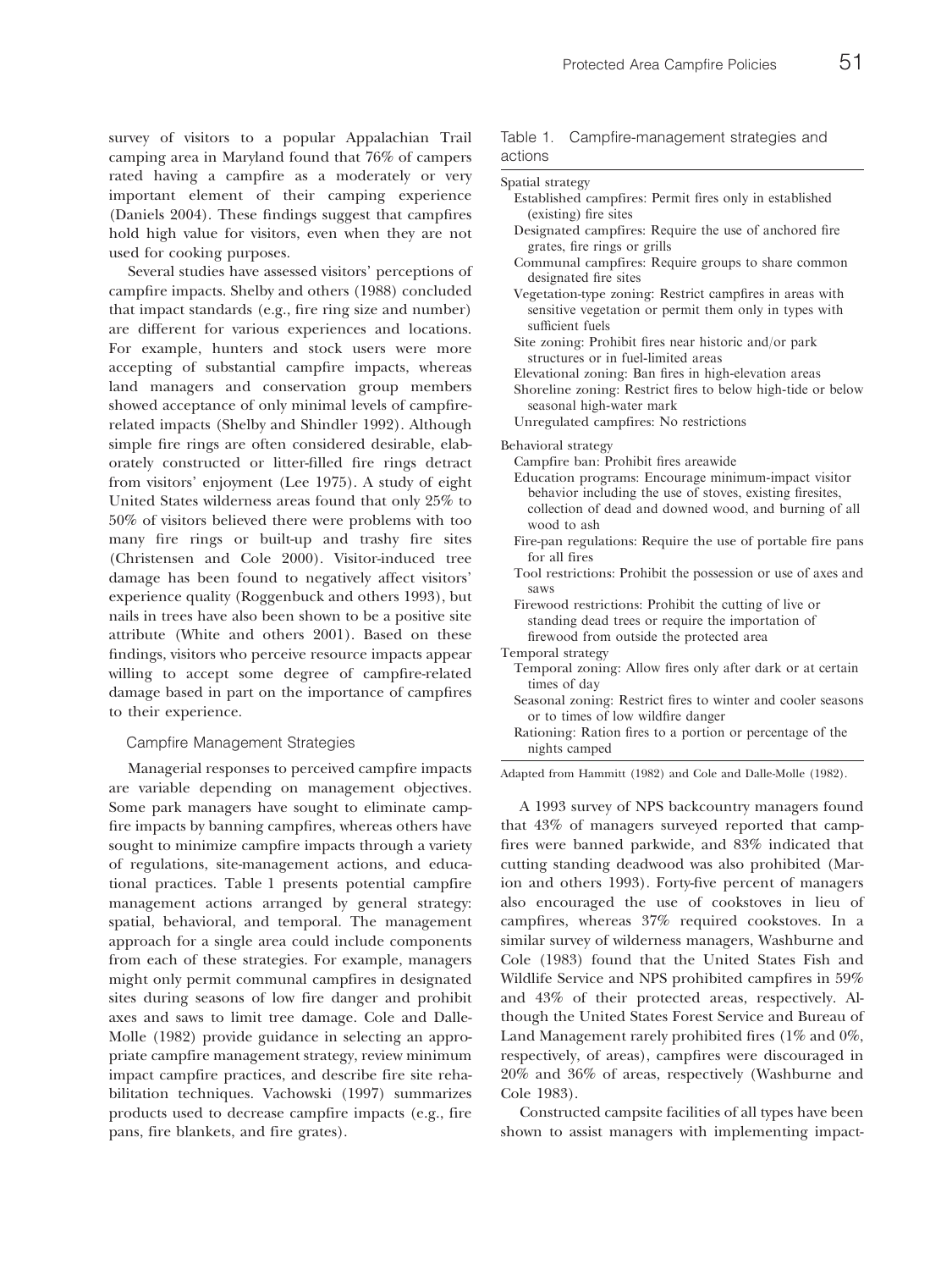containment strategies (Bratton and others 1978; Marion and Leung 1997; Marion and Farrell 2002). Fire sites in particular have been shown to spatially concentrate visitor activity to one area of a campsite (Marion 1995; Marion and Cole 1996). For example, Marion (1995) speculated that new fire grates on campsites attracted and concentrated camping activities near the fire site, thereby shrinking campsite sizes. In contrast, nonpermanently fixed fire sites often migrate around a campsite or develop into multiple fire sites, thereby expanding the areas of visitor activity and impact (Cole and Dalle-Malle 1982).

# Study Areas

This study evaluated secondary data on campfire impacts from six NPS units and one National Forest in the eastern and central United States. The data were collected along with numerous other campsite condition indicators during backcountry campsite monitoring surveys between 1991 and 1996. Study area descriptions were organized by their campfire policies: ''campfire ban'' reflected a policy prohibiting campfires, ''designated campfires'' connoted a restriction of campfires to provided or established fire grates or rings, and ''unregulated campfires'' indicated that visitors are free to select or construct their own campfire sites. Campfire policies have been consistent at each study site for at least the preceding 12 years, unless otherwise stated. More detailed information about the study areas, research methods, and findings may be obtained from the original research reports listed for each study area. The number of campsites included in this study may be a subset of campsites present in each study area.

## Campfire Ban

Shenandoah National Park (SHEN) is a 79,061-ha forested linear park in north-central Virginia that receives 45,729 overnight visitors/y. Backpackers are the predominant users of undesignated campsites  $(N = 221)$ , and campfires have been banned since 1974 (Williams and Marion 1995).

Big Bend National Park (BIBE) is a 324,21- ha park located in southwest Texas along the Mexican border. The park receives 50,193 overnight visitors/y. Monitoring data are presented only for backpacking campsites in the Chisos Mountains portion of the park and for undesignated trail-accessed campsites throughout the park (Williams and Marion 1996). Campfires have been prohibited at these campsites  $(N = 155)$  for at least 15 years before the monitoring assessment.

Isle Royale National Park (ISRO), located in northern Michigan, is a 231,39-ha island park that receives 46,625 overnight visitors/y. Backpackers and boaters camp at primitive shelters and designated campsites. Campfires are prohibited at 206 campsites (denoted ISRON) but are permitted in designated fire grills and communal fire rings at 38 sites (denoted ISROF) (Farrell and Marion 1998).

## Designated Campfires

Isle Royale National Park, 38 campsites as previously noted. Delaware Water Gap National Recreation Area (DEWA) is a 28,328-ha river park located along the border of Pennsylvania and New Jersey. This park receives 33,184 overnight visitors/y. Campsite monitoring was restricted to the riparian zone and included 85 designated campsites used mostly by canoeists and some fishermen (Marion 1994). Campfires are permitted only within fire grates.

## Unregulated Campfires

The New River Gorge National Park (NERI) in West Virginia is a 28,329-ha river park that receives 13,333 overnight visitors/y, mostly whitewater rafters, canoeists, and fishermen. Campsites are undesignated  $(N = 77)$ , and there are no restrictions on campfires (Leung and Marion 1998).

The Forest Service–managed Jefferson National Forest (JNF) is located primarily in southwestern Virginia. Campsites were assessed in 11 wilderness areas (23,068 ha) where backpacking is the predominant overnight use (Leung and Marion 1995). Camping occurs on 168 undesignated campsites, and campfires are unregulated.

Great Smoky Mountain National Park (GRSM), in North Carolina and Tennessee, is a mountainous park with 208,367 ha and 96,459 overnight visitors/y. Backpackers are the primary overnight visitors, and they are required to camp at designated campsites  $(N = 221)$ (Marion and Leung 1997). Campfires are unregulated.

## Methods

#### Selection of Indicators

Campfire impact indicators include the number of fire sites and damaged trees within campsite boundaries. Both measures are commonly used in campsite impact–monitoring programs as the best available indicators of campfire-related damage. The number of fire sites is a direct measure of campfire impacts. The number of damaged trees reflects damage from the cutting or breaking of limbs for firewood as well as malicious damage from axes, hatchets, and saws. Visitors would not generally be carrying these implements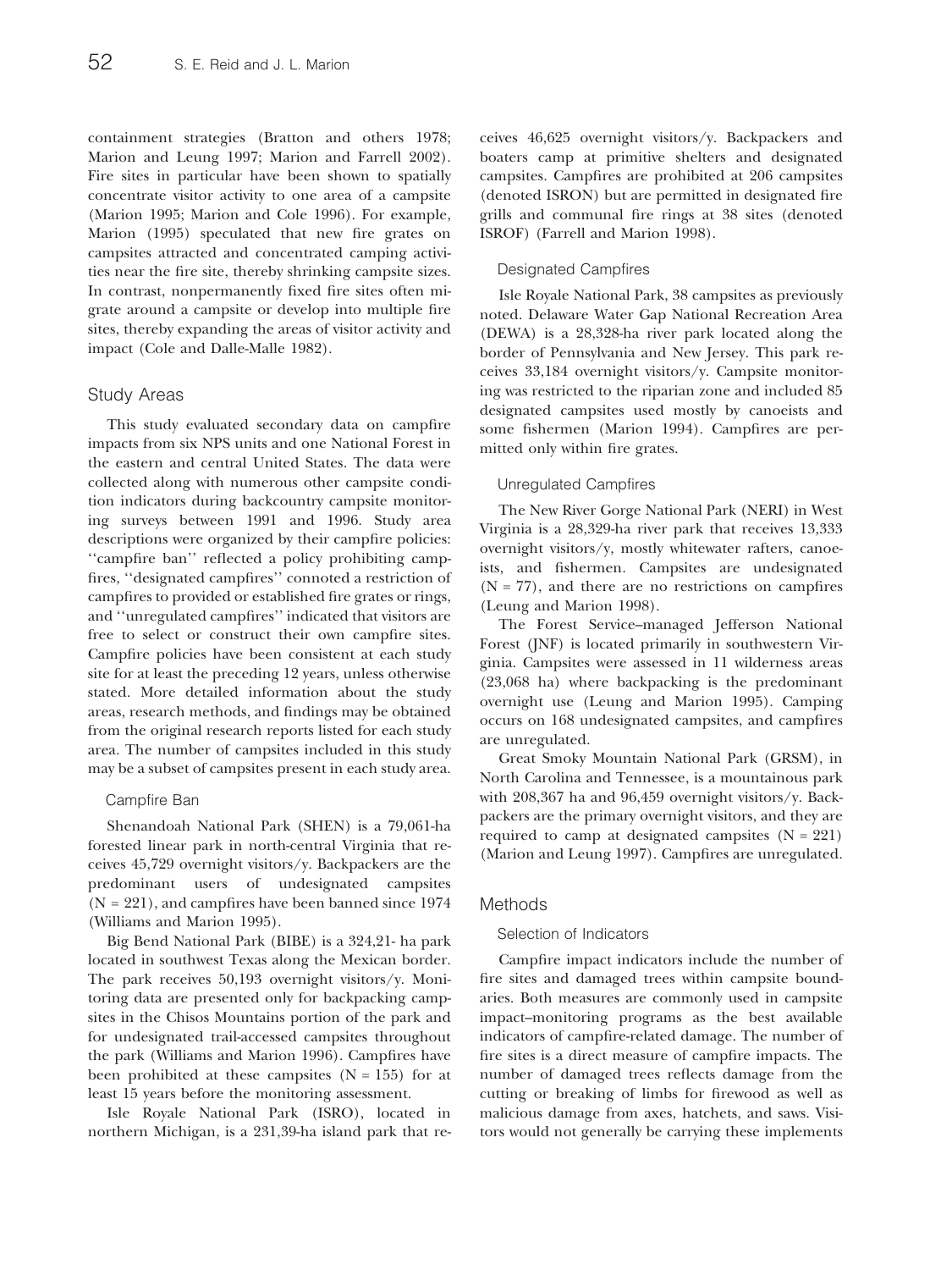unless they intended to use them for campfire-related wood collection and preparation. The number of felled trees (stumps) were also assessed but were not reported because of the confounding influence of hazard tree removal work, which also occurs in some of the study areas but not in others.

# Field Measurements

After undergoing intensive training, field staff performed campsite surveys in each of the study areas during the summer months for the years indicated: DEWA-1991; SHEN-1992; GRSM and BIBE-1993; JNF-1994; NERI-1995; and ISRO-1996. Two-person crews dedicated full-time to campsite monitoring gathered descriptive data for each site using detailed procedural field manuals. The objective at each study area was to conduct a census; field staff followed a uniform set of procedures for locating campsites that included consulting with knowledgeable managers and conducting exhaustive ground-based searches to locate all campsites. Campfire impact–indicator measurements were consistently applied across each area, except where noted. Quality assurance measures—including periodic comparative assessments, midseason evaluations, and alternation of field partners—were applied.

For each campsite included in the survey, the number of fire sites within campsite boundaries and satellite areas was counted. A fire site was defined as an obvious location where a campfire had burned, typically with a rock or metal fire ring and a pile of charcoal with partially burned wood. Older, inactive fire sites—as exhibited by blackened rocks, charcoal, or ashes—were included in the tally. However, field staff were instructed to distinguish between actual fire sites and places where ash or charcoal had been dumped or scattered.

Tree damage was assessed for all trees located within or on campsite boundaries at each study area. Tallies were recorded for each damaged tree, defined as ''numerous small trunk scars and/or nails, one moderate-sized scar, or any complete girdling of tree (cutting through bark and outer wood all the way around tree)'' (Marion and Leung 1997). The same set of color photographs with descriptive text was used for training and field reference to illustrate qualifying tree damage. We note that the qualifying damage almost always resulted from the use of axes, hatchets, and saws, implements associated with firewood collection and preparation.

# Data Analysis

Measures of indicators were numerically transformed to standardize the data to permit appropriate

comparisons among study areas. Comparison of fire sites was performed using data from all surveyed campsites. To facilitate comparison, campsites containing more than four fire sites were categorized into one class of greater than four. Tree damage indicators were computed only for campsites that contain trees within their boundaries. One potential study limitation is that campsite sizes varied between study areas and this may have affected tree-damage measures. A direct comparison of tree damage can therefore be misleading. Similarly, tree density within a given area will also determine the number of trees that could potentially be damaged. These problems were addressed by calculating the number of damaged trees per hectare for each campsite based on its size and presenting a frequency distribution of these data for each study area. The actual number, average, and percent of damaged trees per campsite were also reported by study area. For all campfire-impact indicators, the numbers of campsites in each prospective category were reported as percentages to permit appropriate comparisons between areas with varying numbers of campsites. Inferential statistical testing is inappropriate for evaluating differences in these data because they are derived from a census; field staff located and assessed all campsites in each study area.

# **Results**

# Number of Fire Sites

The numbers of fire sites were decreased, but not eliminated, by prohibiting campfires. For the three areas with a campfire ban, the mean number of fire sites ranges from 0.01 to 1.0 (average 0.5), and the percentage of campsites with one or more fire sites ranged from  $11\%$  to  $66\%$  (average  $35\%$ ) (Table 2). Under the designated campfire policy, the mean number of fire sites per campsite was 1.1, and 93% of the campsites had one or more fire sites (92% have 1 or no fire sites) (Table 2). Under the unregulated fire site policy, the mean number of fire sites ranged from 1.1 to 1.7 (average 1.5, indicating that an unregulated campfire policy may lead to multiple fire sites on campsites). The percentage of campsites with one or more fire sites ranges from 89 to 99% (average 95%) (Table 2).

# Tree Damage

For the standardized number of damaged trees per hectare measure, results indicated that campfire bans do not even approach the elimination of tree damage (Figure 2a). SHEN and BIBE had the highest per-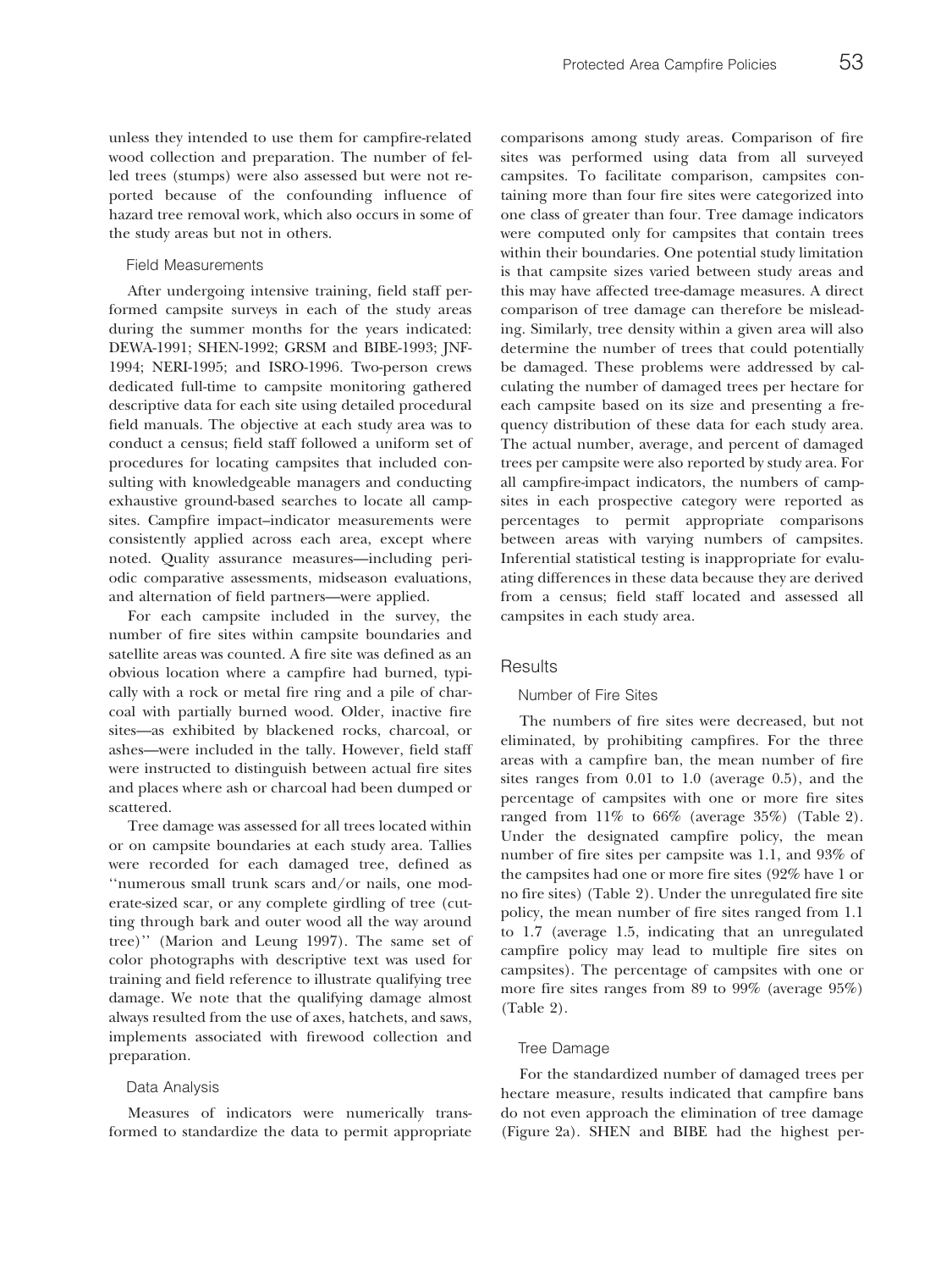| Indicator                                                      | Campfire ban               |                            |                             |                           | Designated campfires       | Unregulated camfires       |                    |                            |
|----------------------------------------------------------------|----------------------------|----------------------------|-----------------------------|---------------------------|----------------------------|----------------------------|--------------------|----------------------------|
|                                                                | <b>BIBE</b><br>$(N = 155)$ | <b>SHEN</b><br>$(N = 221)$ | <b>ISRON</b><br>$(N = 206)$ | <b>DEWA</b><br>$(N = 85)$ | <b>ISROF</b><br>$(N = 38)$ | <b>GRSM</b><br>$(N = 327)$ | INF<br>$(N = 168)$ | <b>NERI</b><br>$(N = 111)$ |
| No. fire sites<br>Arg. no. of fire sites<br>Firesites $(\%)^a$ | 40<br>0.3<br>23            | 216<br>1.0<br>66           | 24<br>0.01                  | 92<br>1.1<br>91           | 38<br>1.0<br>100           | 563<br>99                  | 192<br>92          | 192<br>1.7<br>89           |

Table 2. Fire site measures: number, average per campsite, and percentage of campsites with one or more firesites

a Percentage of campsites with one or more firesites.

BIBE = Big Bend National Park; DEWA = Delaware Water Gap National Recreation Area; GRSM = Great Smoky Mountains National Park; ISROF = Isle Royale National Park, fires permitted; ISRON = Isle Royale National Park, fires prohibited; JNF = Jefferson National Forest; NERI = New River Gorge National Park; SHEN = Shenandoah National Park.

centage of campsites with no tree damage—61% and 58%, respectively—whereas ISRON had the lowest (43%) (Figure 2a). Areas with designated campfire policies did have somewhat greater levels of tree damage; at ISROF, 42% of campsites lacked damaged trees compared with 25% at DEWA (Figure 2b). However, the areas with campfire bans had more campsites with higher densities of damaged trees (compare Figures 2a and 2b). These findings were similar to those in areas with unregulated campfires; JNF had 68% of its sites with no damaged trees compared with 38% at NERI and 33% at GRSM (Figure 2c).

Nonstandardized statistics for the number, average, and percent of damaged trees on a per-campsite basis provided an alternative context for examining tree damage (Table 3). Findings revealed that 511 damaged trees were found on campsites in the three areas with campfire bans (1.6 damaged trees/site), clearly indicating that a campfire ban is ineffective in eliminating damage to campsite trees. Data for the percentage of damaged trees on campsites in areas with campfire bans ranged from 28% to 78%, supporting this assertion (Table 3). Mean number of damaged trees increased substantially to 4.2 trees/site for areas with designated campsites, although the percentage of damaged trees was roughly equivalent to areas with a fire ban (59% to 77%) (Table 3). Areas with unregulated campfire policies also had a high mean number of damaged trees (3.8 trees/site), but the percentage of damaged trees was somewhat lower (35% to 52%).

## Area Educational Differences

The seven areas in this study implemented a variety of visitor-education strategies. In particular, SHEN, GRSM, and BIBE devoted the most resources to visitor education, followed by ISRO and DEWA, with JNF and NERI placing the least focus on education during the year preceding data collection. There was no coherent pattern to the distribution of campfire impacts based on these three educational-effort groupings.

## Discussion

#### Number of Fire Sites

As might be expected, campfire bans greatly increase the proportion of campsites with no fire sites, but they do not eliminate fire sites. Given the intent of the policy to decrease the number of fire sites to zero, these data suggest that campfire bans are not very successful. For example, field staff at SHEN found 216 illegal fire sites, and one or more fire sites were present on 66% of the campsites. However, management success was somewhat better at BIBE and ISRON (Table 2). The designated campfire policy greatly increased the proportion of campsites that have no more than one fire site. The two parks implementing this policy have successfully limited the number of fire sites to one or fewer at 92% of the campsites. An unregulated campfire policy increases the proportion of campsites that have more than one fire site. Proliferation of fire sites is clearly problematic for managers at GRSM and NERI, where 35% and 39% of campsites, respectively, contain multiple fire sites.

#### Damaged Trees

Areas with campfire bans still have damaged trees (Figure 2a). However, areas with campfire bans also tend to have a greater proportion of campsites with no damaged trees than areas with other campfire policies. The exception to this finding was JNF, an area with unregulated campfires in which 68% of campsites surveyed had no damaged trees (Figure 2c). Although use figures are unavailable for JNF, most of its wilderness areas receive limited visitation. With the exception of JNF, areas with either designated or unregulated campfire policies had higher percentages of campsites, in the range of 1 to 250 damaged trees/ha, than did campsites without tree damage (Figures 2b and 2c). These results suggest that in areas where campfires are permitted, more campsites will experience low levels of tree damage.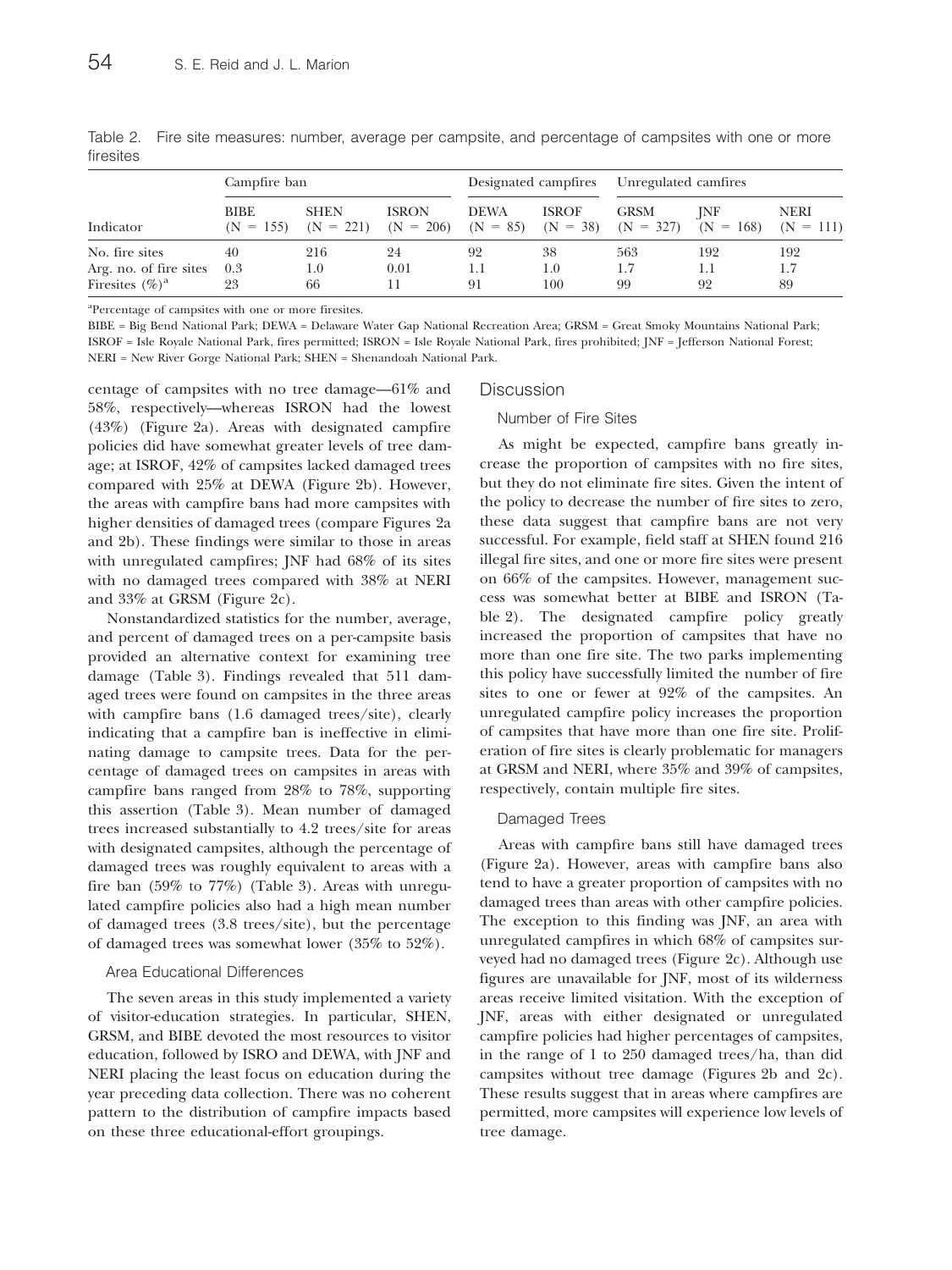

Figure 2. Damaged trees in (a) areas with a campfire ban policy, (b) areas with a designated campfire policy, and (c) areas with an unregulated campfire policy.

## Management Implications

The different campfire policies and large number of campsites investigated in this study prompted the expectation of substantial differences in campfire-related impacts from contrasting campfire policies. However, study findings found no clear policy that effectively limited fire site proliferation and tree damage. Campfire bans were somewhat to largely ineffective in deterring visitors from building campfires or damaging trees. Furthermore, the repeated creation, destruction, and relocation of fire sites in areas with fire bans exacts a heavy toll in resource damage and staff time. A designated campfire policy appears to constrain the proliferation of fire sites but provides no obvious advantage with regard to limiting tree damage. An unregulated campfire policy and heavy visitation will likely result in higher levels of campfire proliferation and tree damage.

Based on these findings and the diverse strategies and actions available to address campfire impacts (Table 1), what are some preferred campfire management approaches? Selection of a preferred approach should be based on specific area objectives, which may vary by management zone. For example, permanent campfire bans in areas with insufficient wood production (e.g., deserts, high elevations) or temporal bans during times of high fire danger are prudent and more easily justified. However, this review offers little empirical evidence that fire bans will substantially decrease campfire-related impacts. We speculate that this is largely a function of the apparent importance of campfires to visitors, i.e., they are willing to violate regulations to have a campfire. Poor communication of policies may also be a factor, particularly relating to the conveyance of credible rationales for prohibiting campfires. Regardless, the limited success of campfire prohibition policies appears to unnecessarily constrain visitors' freedom to have campfires. When such policies are ineffective, they fail to protect natural resources. However, such policies also prevent visitors from having campfires, which appear to be a desirable and important element of a high-quality camping experience.

In contrast, a designated campfire policy effectively decreases fire site proliferation while retaining visitors' freedom to have a campfire. Well-anchored fire sites also decrease campsite sprawl by concentrating visitor activity to their immediate vicinity (Cole 1992, Marion 1995) and can address campsite proliferation problems by clearly identifying preferred or designated campsites. Although the areas assessed in this study used metal fire grates or rings, some managers believe that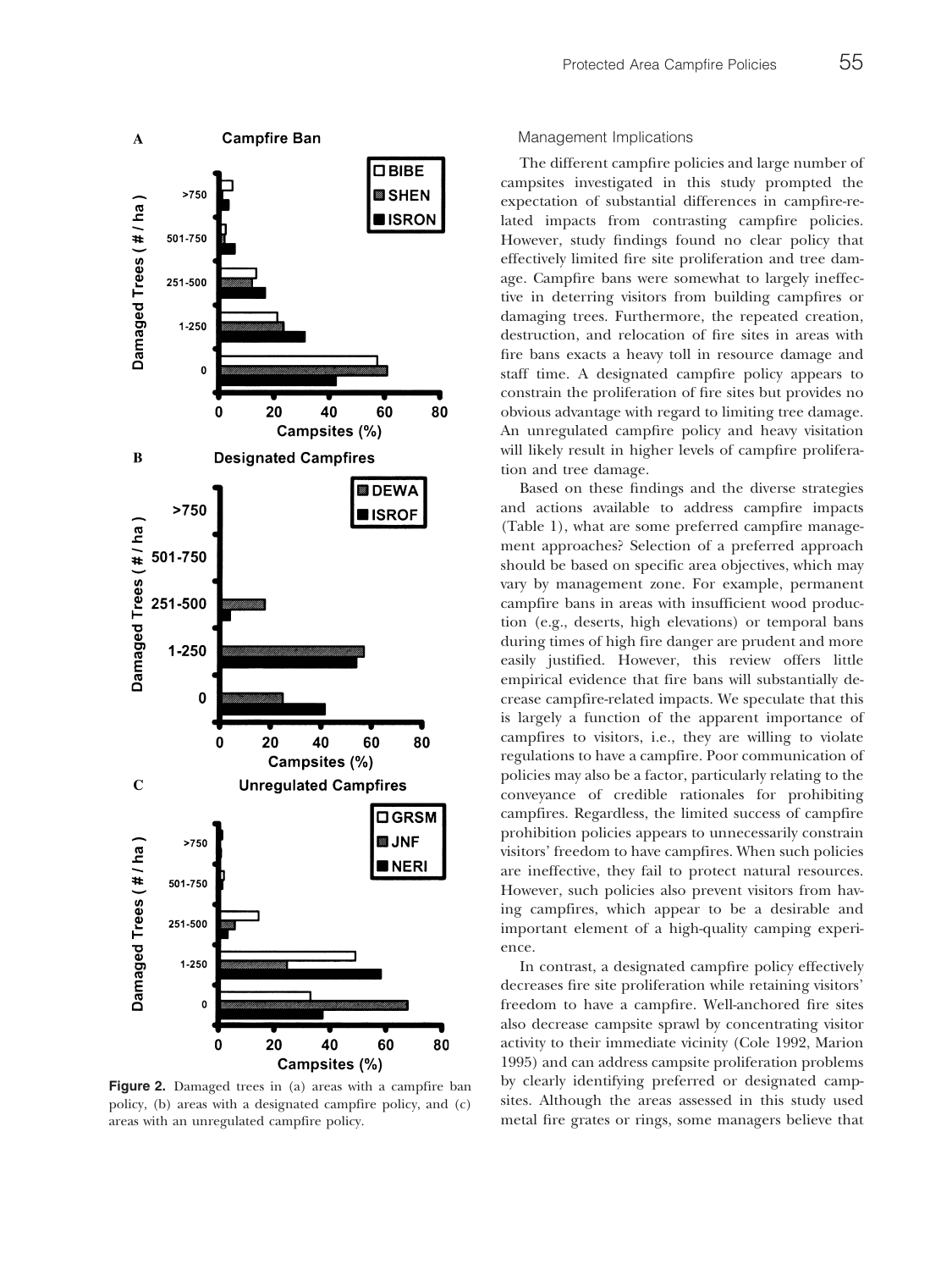|                                                                            | Campfire ban                  |                                                                                                 |                  | Designated<br>campfires |                 | Unregulated campfires |                  |                  |
|----------------------------------------------------------------------------|-------------------------------|-------------------------------------------------------------------------------------------------|------------------|-------------------------|-----------------|-----------------------|------------------|------------------|
| Indicator                                                                  | <b>BIBE</b><br>$(N = 40)^{a}$ | <b>SHEN</b><br>$(N = 168)$ $(N = 101)$ $(N = 78)$ $(N = 12)$ $(N = 242)$ $(N = 75)$ $(N = 103)$ | <b>ISRON</b>     | DEWA                    | <b>ISROF</b>    | <b>GRSM</b>           | INF              | <b>NERI</b>      |
| No. of damaged trees<br>Avg. no. of damaged trees<br>Damaged trees $(\% )$ | 64<br>1.6<br>57               | 190<br>1.1<br>28                                                                                | 257<br>2.5<br>78 | 359<br>4.6<br>59        | 24<br>2.0<br>77 | 1128<br>4.6<br>58     | 135<br>1.8<br>35 | 335<br>3.3<br>52 |

Table 3. Damaged tree measures: total number, average number per campsite, and percentage of total on-site trees

<sup>a</sup>For all areas, number of campsites surveyed that have trees within site boundaries.

BIBE = Big Bend National Park; DEWA = Delaware Water Gap National Recreation Area; GRSM = Great Smoky Mountains National Park; ISROF = Isle Royale National Park, fires permitted; ISRON = Isle Royale National Park, fires prohibited; JNF = Jefferson National Forest; NERI = New River Gorge National Park; SHEN = Shenandoah National Park.

using such facilities in wilderness, although legal and present in several areas, compromises the philosophy that limits man-made structures. In such instances, we suggest that rock campfire rings could be made more permanent by ''iceberging'' or implanting large, oblong rocks in a preferred location. To ensure the consistent placement of migrating or proliferating fire sites, field staff could also carry photo documentation of campfire locations. In all cases, metal or rock fire sites should be limited in size to encourage smaller campfires, which should decrease firewood demand and are easier to clean.

An unregulated campfire policy maximizes visitors' ability to enjoy a campfire, but this review suggests that fire site proliferation and tree damage could be high. Problems with multiple and migrating fire sites will increase the area affected by camping disturbance. Managers may then be challenged with multiple options: leave all fire sites, dismantle all but one fire site, dismantle all fire sites and rebuild one in a durable location, or remove all fire sites to discourage campfires by less committed or interested visitors. Campfirerelated impacts are rarely substantial under conditions of low visitation, as was seen with most of the JNF wilderness areas in this study. In areas of moderate to high visitation, the problems of campsite proliferation and poor location will likely confront managers. We suggest that if there is a high expectation that visitors will frequently rebuild dismantled fire sites, then managers should leave one well-located fire site on each campsite and ''iceberg'' rocks and/or use photo documentation to promote its consistent use. Managers could promote an ''established fire site'' policy to visitors, i.e., ask them to use only existing fire sites and not to create new fire sites or move existing fire sites. If visitors are less committed to campfires, then dismantling all fire sites may further decrease the frequency of campfire building. However, those fire sites that are rebuilt will likely appear in different locations with time, a practice that may promote unnecessary and long-lasting resource disturbance. Additional research on these topics is needed to provide more definitive guidance.

A number of supporting actions may also contribute to the success of these general strategies and actions. Campfire impacts have been avoided or minimized in some areas by restricting campfires to metal fire pans carried by visitors. This is a common practice for vehicle-supported campers, boaters, and horse packers. Backpackers can even carry lightweight fire pans, although this practice remains rare. Construction of mound fires is an alternate low-impact practice advocated by the United States. Leave No Trace program (www.LNT.org). Campfires are built on a thick pad of mineral soil, which protects vegetation and organic layers, and this is returned to its source after the fire is completely out. Other low-impact campfire practices include using small-diameter dead and down wood; burning all wood to ash; and not burning trash or food in campfires.

No strategy or action investigated in this study effectively avoided or minimized damage to trees, which was extensive in some of the study areas. Furthermore, few of the strategies we have highlighted hold great promise for addressing tree damage impacts. Asking visitors to collect only dead and down wood that can be broken by hand is a start, but its efficacy has not been demonstrated. Leave No Trace educational messages have also advocated leaving axes, hatchets, and saws at home. Although such efforts should be expanded and continued, we suggest that regulations prohibiting axes, hatchets, and saws may be a more effective and justifiable option. Such implements are not essential to having a campfire in areas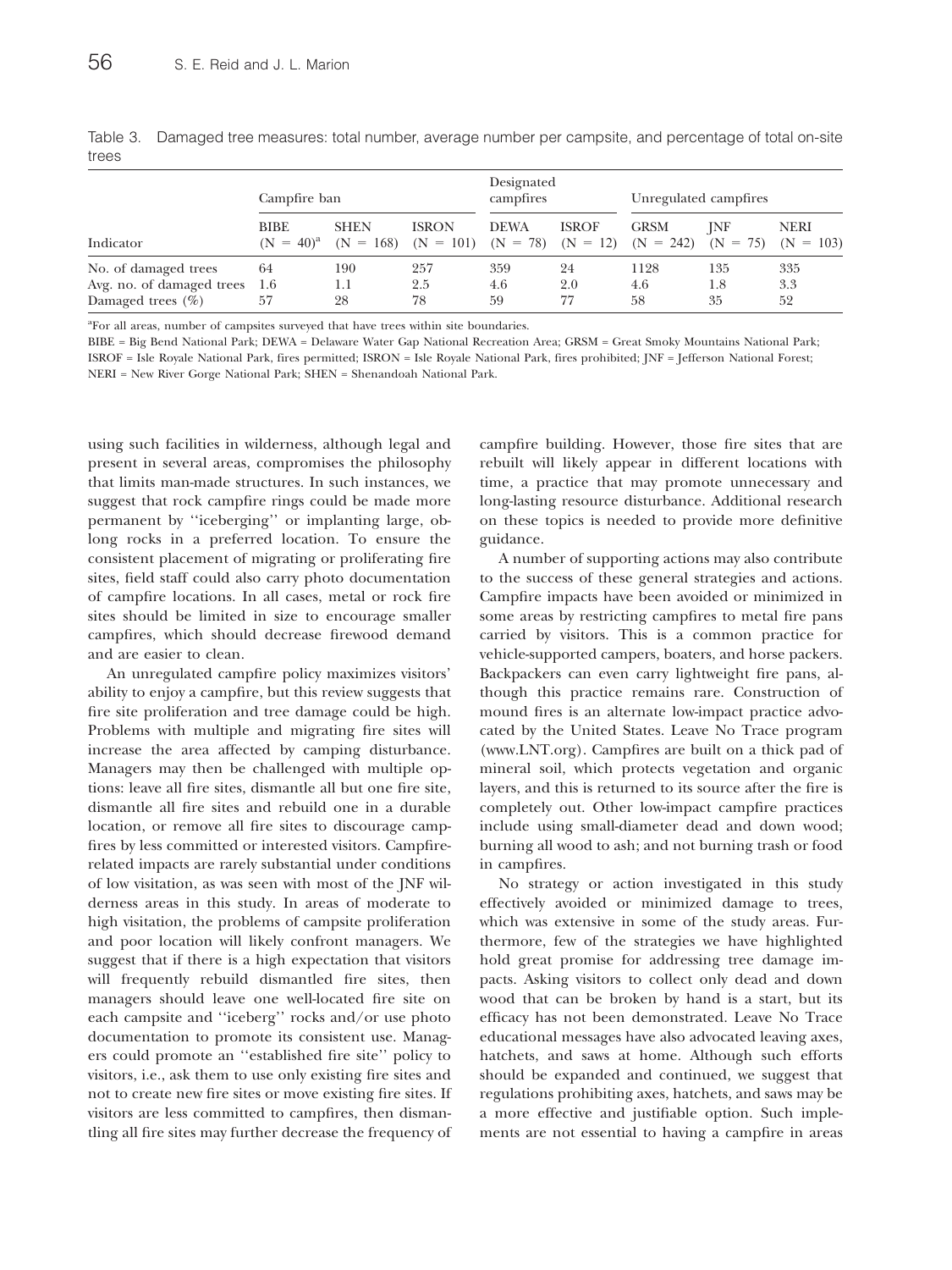with sufficient wood to support a campfire policy. Managers would be more likely to support campfire policies if prohibition of these implements successfully decreased tree damage impacts. Thus, limiting one nonessential freedom (carrying such implements) could preserve what seems to be a more important freedom (having a campfire).

## Conclusion

This meta-analysis and comparison of campfire policies and impacts at multiple sites was conducted to gauge the success of three common campfire policies. We recognize the unavoidable limitations associated with confounding variables such as differing visitor characteristics, use levels, campsite sizes, and education efforts. We also note that tree damage indicators may reflect the actions of a few visitors practicing depreciative behavior rather than those of most visitors. Notwithstanding these limitations, this study investigated campfire-related conditions at seven separate areas with 1171 campsites, providing a comprehensive review and assessment of alternative campfire policies.

Campfires remain an important part of visitors' camping experiences and an important challenge with which protected-area managers must cope. Findings from this study suggest that restrictive campfire policies such as prohibitions have not succeeded in preventing campfire impacts. Similarly, unregulated campfire use prompts excessive campfire-related resource damage and affects broader campsite impact issues, particularly campsite expansion and proliferation. Managers seeking a balance between resource protection and visitor experience mandates should consider a designated campfire policy and prohibitions on axes, hatchets, and saws. Although these are regulatory approaches, they appear to hold the greatest promise for avoiding and minimizing campfire-related resource impacts while preserving the opportunity for visitors to have campfires.

Regardless of the campfire-management strategy employed, monitoring efforts can help to assess the extent to which management objectives are being achieved. Longitudinal research and adaptive management case studies can also improve our understanding of resource degradation patterns caused by alternative campfire impact management approaches. Such work can also assist managers in selecting effective management interventions, thus enabling them to protect natural resources and the quality of visitors' experiences.

## Acknowledgments

This research was funded by the U.S. National Park Service. We also appreciate the thoughtful guidance and thorough reviews of Kevin Larkin and Joe Roggenbuck.

# Literature Cited

- Bratton, S. P., M. G. Hickler, and J. H. Graves. 1978. Trail and campsite erosion survey for Great Smoky Mountains National Park. Management report 16, 4 volumes. USDI National Park Service, Great Smoky Mountains National Park, Uplands Field Research Laboratory, Gatlinburg, TN.
- Bratton, S. P., L. Stromberg, and M. E. Harmon. 1982. Firewood-gathering impacts in backcountry campsites in Great Smoky Mountains National Park. Environmental Management 6:63–71.
- Christensen, N. A., and D. N. Cole. 2000. Leave No Trace practices: behaviors and preferences of wilderness visitors regarding use of cookstoves and camping away from lakes. Pages 77–85 in Wilderness Science in a Time of Change Conference Proceedings. May 23-27, 1999. Missoula, MT. RMRS-P-15-VOL-5. USDA Forest Service, Rocky Mountain Research Station, Ogden, UT.
- Cole, D. N. 1992. Modeling wilderness campsites: factors that influence amount of impact. Environmental Management 16:255–264.
- Cole, D. N. 1995. Wilderness research news: rationale behind fire building and wood gathering practices. Master Network 7:12–13.
- Cole, D. N., and J. Dalle-Molle. 1982. Managing campfire impacts in the backcountry. General technical report INT-135. USDA Forest Service, Intermountain Research Station, Ogden, UT, 16 pp.
- Cole, D. N., A. E. Watson, T. E. Hall, and D. R. Spildie. 1997. High-use destinations in wilderness: social and biophysical impacts, visitor responses and management options. Research paper INT-RP-496. USDA Forest Service, Intermountain Research Station, Ogden, UT, 30 pp.
- Daniels, M. L. 2004. Minimizing visitor impacts to protected lands: an examination of site management and visitor education methods. Masters thesis, Virginia Tech, Department of Forestry, Blacksburg, VA, 130 pp.
- Davies, M. A. 2004. What's burning in your campfire: garbage in, toxics out. Tech tip 0423-2327-MTDC. USDA, Forest Service, Missoula Technology and Development Center, Missoula, MT, 8 pp.
- Farrell, T. A., and J. L. Marion. 1998. An evaluation of camping impacts and their management at Isle Royale National Park. Management report. USDI National Park Service Washington, DC, 98 pp.
- Fenn, D. B., J. G. Gogue, and R. E. Burge. 1976. Effects of campfires on soil properties. Ecological Services Bulletin 76- 20782. USDI National Park Service, Washington, DC, 16 pp.
- Hall, T. E., and T. A. Farrell. 2001. Fuelwood depletion at wilderness campsites: extent and potential ecological significance. Environmental Conservation 28:1–7.